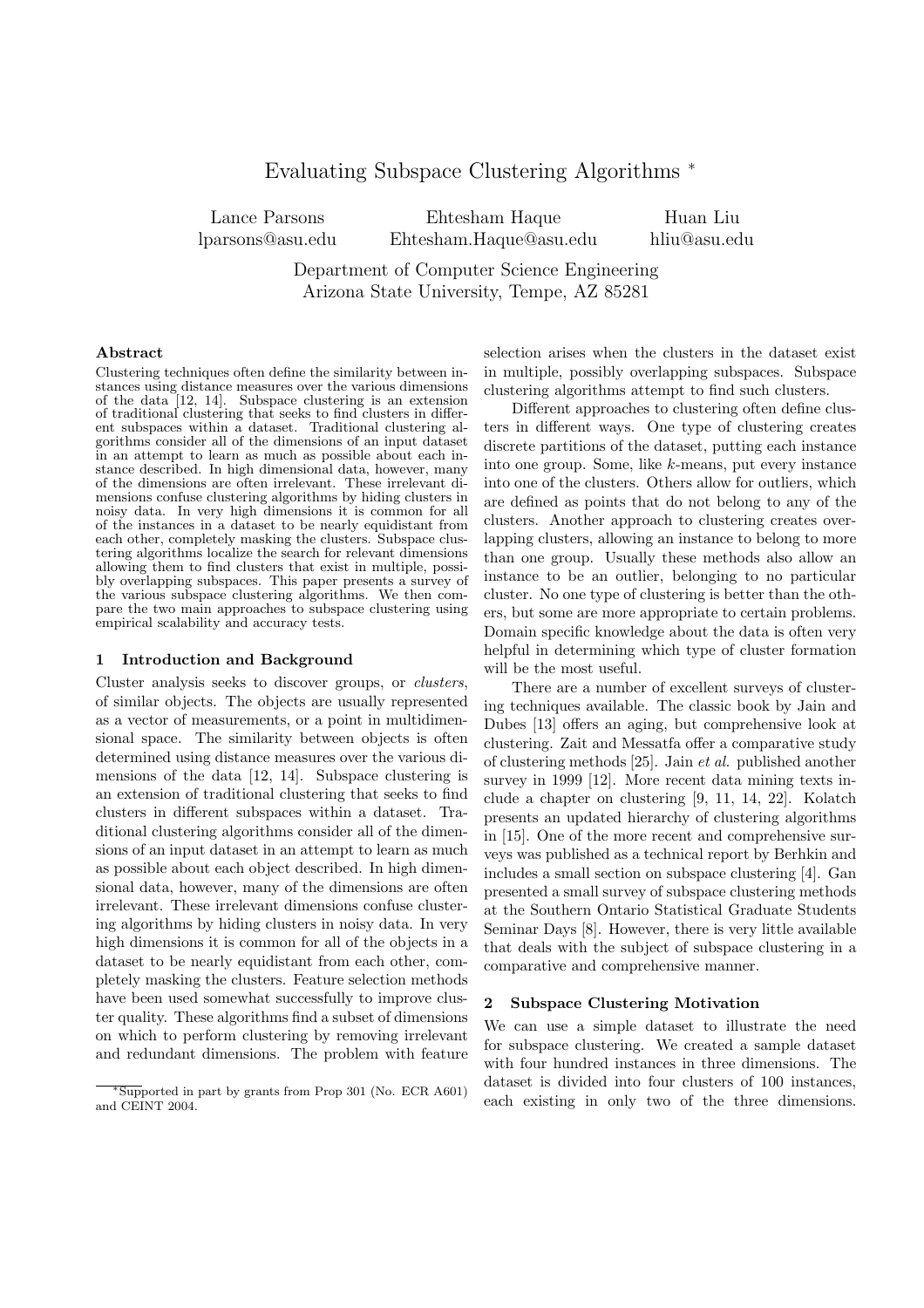

Figure 1: Sample dataset with four clusters, each in two dimensions with the third dimension being noise. Points from two clusters can be very close together, confusing many traditional clustering algorithms.

The first two clusters exist in dimensions a and b. The data forms a normal distribution with means 0.5 and  $-0.5$  in dimension  $a$  and  $0.5$  in dimension  $b$ , and standard deviations of  $0.2$ . In dimension  $c$ , these clusters have  $\mu = 0$  and  $\sigma = 1$ . The second two clusters are in dimensions  $b$  and  $c$  and were generated in the same manner. The data can be seen in Figure 1. When k-means is used to cluster this sample data, it does a poor job of finding the clusters because each cluster is spread out over some irrelevant dimension. In higher dimensional datasets this problem becomes even worse and the clusters become impossible to find. This suggests that we reduce the dimensionality of the dataset by removing the irrelevant dimensions.

Feature transformation techniques such as Principle Component Analysis do not help in this instance. Since relative distances are preserved and the effects of the irrelevant dimension remain. Instead, we might try using a feature selection algorithm to remove one or two dimensions. Figure 2 shows the data projected in a single dimension (organized by index on the  $x$ axis for ease of interpretation). If we only remove one dimension, we produce the graphs in Figure 3. We can see that none of these projections of the data are sufficient to fully separate the four clusters.

However, it is worth noting that the first two clusters are easily separated from each other and from the rest of the data when projected into dimensions a and b (Figure 3(a)). This is because those clusters were created in dimensions  $a$  and  $b$  and removing dimension c removes the noise from those two clusters. The other two clusters completely overlap in this view since they were created in dimensions  $b$  and  $c$  and removing c made them indistinguishable from one another. It follows then, that those two clusters are most visible in dimensions b and c (Figure 3(b)). Thus, the key to finding each of the clusters in this dataset is to look in the appropriate subspaces. Subspace clustering is an extension of feature selection that attempts to find clusters in different subspaces of the same dataset. Just as with feature selection, subspace clustering requires a search method and an evaluation criteria. There are two main approaches to subspace clustering based the search method employed by the algorithm. The next two sections discuss these approaches and present a summary of the various subspace clustering algorithms.

#### 3 Bottom-Up Subspace Search Methods

The bottom-up search method take advantage of the downward closure property of density to reduce the search space, using an APRIORI style approach. Algorithms first create a histogram for each dimension and selecting those bins with densities above a given threshold. The downward closure property of density means that if there are dense units in  $k$  dimensions, there are dense units in all (k−1) dimensional projections. Candidate subspaces in two dimensions can then be formed using only those dimensions which contained dense units, dramatically reducing the search space. The algorithm proceeds until there are no more dense units found. Adjacent dense units are then combined to form clusters. This is not always easy, and one cluster may be mistakenly reported as two smaller clusters. The nature of the bottom-up approach leads to overlapping clusters, where one instance can be in zero or more clusters. Obtaining meaningful results is dependent on the proper tuning of the grid size and the density threshold parameters. These can be particularly difficult to set, especially since they are used across all of the dimensions in the dataset. A popular adaptation of this strategy provides data driven, adaptive grid generation to stabilize the results across a range of density thresholds.

3.1 CLIQUE The CLIQUE algorithm [3] was one of the first subspace clustering algorithms. The algorithm combines density and grid based clustering and uses an APRIORI style search technique to find dense subspaces. Once the dense subspaces are found they are sorted by coverage, defined as the fraction of the dataset the dense units in the subspace represent. The subspaces with the greatest coverage are kept and the rest are pruned. The algorithm then finds adjacent dense grid units in each of the selected subspaces using a depth first search. Clusters are formed by combining these units using using a greedy growth scheme. The algorithm starts with an arbitrary dense unit and greedily grows a maximal region in each dimension until the union of all the regions covers the entire cluster. Redundant regions are removed by a repeated procedure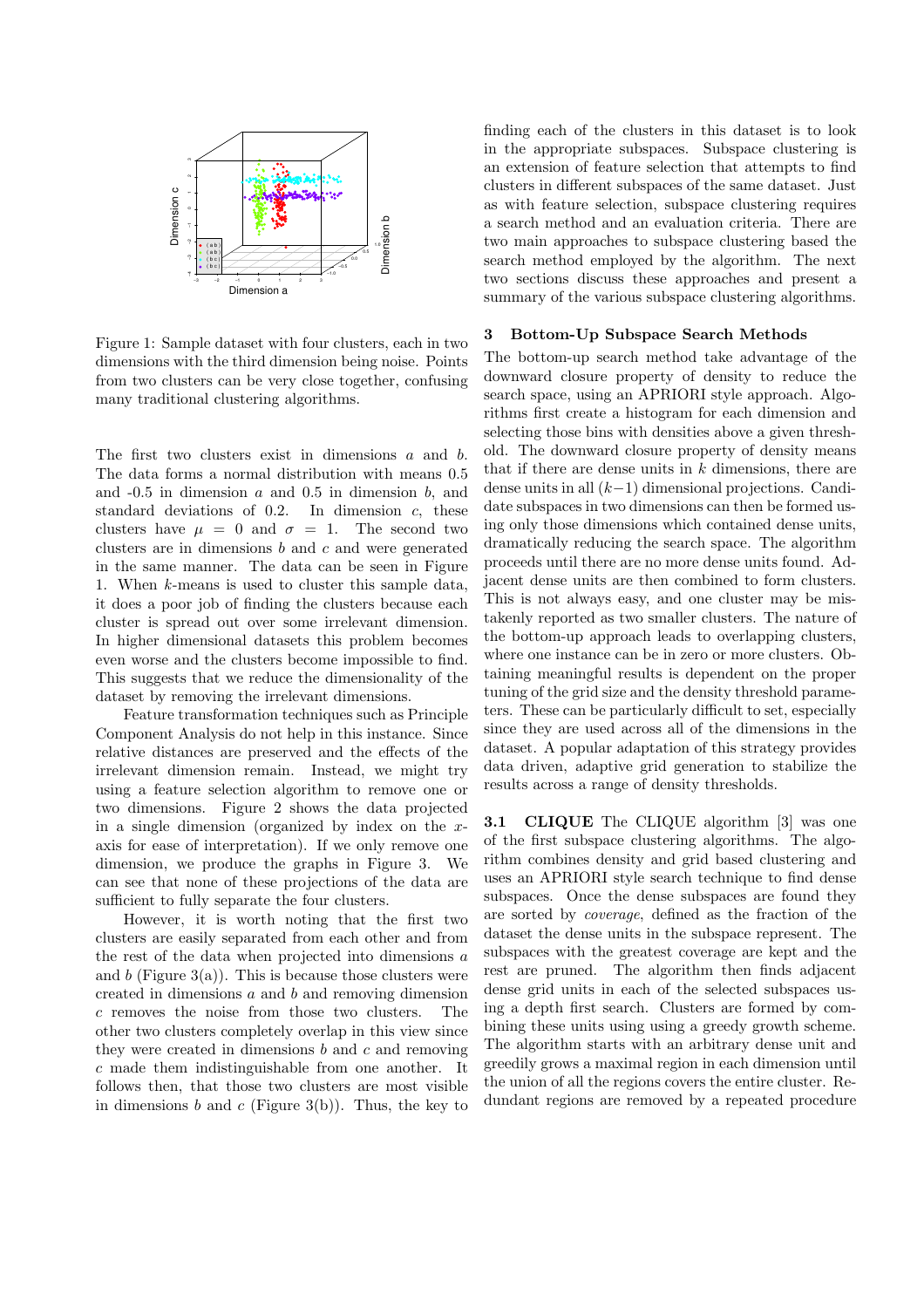

Figure 2: Sample data plotted in one dimension, with histogram. While some clustering can be seen, points from multiple clusters are grouped together in each of the three dimensions.



Figure 3: Sample data plotted in each set of two dimensions. In both (a) and (b) we can see that two clusters are properly separated, but the remaining two are mixed together. In (c) the four clusters are more visible, but still overlap each other are are impossible to completely separate.

where smallest redundant regions are discarded until no further maximal region can be removed. The hyperrectangular clusters are then defined by a Disjunctive Normal Form (DNF) expression.

The region growing, density based approach to generating clusters allows CLIQUE to find clusters of arbitrary shape, in any number of dimensions. Clusters may be found in the same, overlapping, or disjoint subspaces. The DNF expressions used to represent clusters are often very interpretable and can describe overlapping clusters, meaning that instances can belong to more than one cluster. This is often advantageous in subspace clustering since the clusters often exist in different subspaces and thus represent different relationships.

3.2 ENCLUS The ENCLUS [6] subspace clustering method is based heavily on the CLIQUE algorithm. However, ENCLUS does not measure density or coverage directly, but instead measures entropy. The algorithm is based on the observation that a subspace with clusters typically has lower entropy than a subspace without clusters. Clusterability of a subspace is defined using three criteria: coverage, density, and correlation. Entropy can be used to measure all three of these criteria. Entropy decreases as cell density increases. Under certain conditions, entropy will also decrease as the coverage increases. Interest is a measure of correlation and is defined as the difference between the sum of entropy measurements for a set of dimensions and the entropy of the multi-dimension distribution. Larger values indicate higher correlation between dimensions and an interest value of zero indicates independent dimensions. ENCLUS uses the same APRIORI style, bottom-up approach as CLIQUE to mine significant subspaces. The search is accomplished using the downward closure property of entropy (below a threshold  $\omega$ ) and the upward closure property of *interest* (i.e. correlation) to find minimally correlated subspaces. If a subspace is highly correlated (above threshold  $\epsilon$ ), all of it's superspaces must not be minimally correlated. Since non-minimally correlated subspaces might be of interest, ENCLUS searches for interesting subspaces by calculating interest gain and finding subspaces whose entropy exceeds  $\omega$  and interest gain exceeds  $\epsilon'$ . Once interesting subspaces are found, clusters can be identified using the same methodology as CLIQUE or any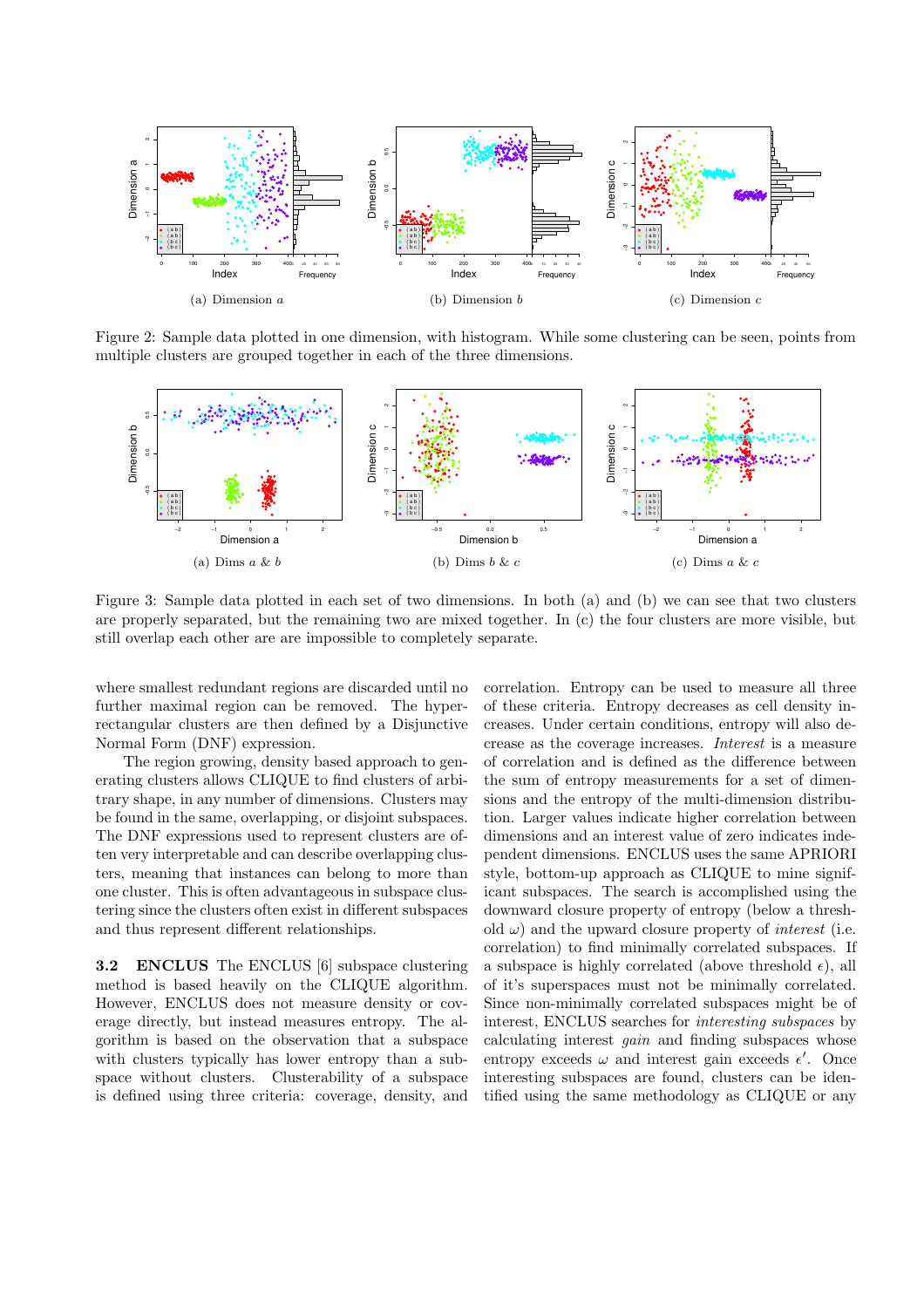other existing clustering algorithm.

3.3 MAFIA The MAFIA [10, 17, 18] algorithm extends CLIQUE by using an adaptive grid based on the distribution of data to improve efficiency and cluster quality. MAFIA also introduces parallelism to improve scalability. MAFIA initially creates a histogram to determine the minimum number of bins for a dimension. The algorithm then combines adjacent cells of similar density to form larger cells. In this manner, the dimension is partitioned based on the data distribution and the resulting boundaries of the cells capture the cluster perimeter more accurately than fixed sized grid cells. Once the bins have been defined, MAFIA proceeds much like CLIQUE, using an APRIORI style algorithm to generate the list of clusterable subspaces by building up from one dimension. MAFIA also attempts to allow for parallelization of the the clustering process.

3.4 Cell-based Clustering CBF [5] attempts to address scalability issues associated with many bottomup algorithms. One problem for other bottom-up algorithms is that the number of bins created increases dramatically as the number of dimensions increases. CBF uses a cell creation algorithm that creates optimal partitions by repeatedly examining minimum and maximum values on a given dimension which results in the generation of fewer bins (cells). CBF also addresses scalability with respect to the number of instances in the dataset. In particular, other approaches often perform poorly when the dataset is too large to fit in main memory. CBF stores the bins in an efficient filtering-based index structure which results in improved retrieval performance.

3.5 CLTree The CLuster Tree algorithm [16] follows the bottom-up strategy, evaluating each dimension separately and then using only those dimensions with areas of high density in further steps. It uses a modified decision tree algorithm to adaptively partition each dimension into bins, separating areas of high density from areas of low density. The decision tree splits correspond to the boundaries of bins. Hypothetical, uniformly distributed noise is "added" to the dataset and the algorithm attempts to find splits to create nodes of pure noise or pure data. The noise does not actually have to be added to the dataset, but instead the density can be estimated for any given bin under investigation.

3.6 Density-based Optimal projective Clustering DOC [20] is a Monte Carlo algorithm that blends the grid based approach used by the bottom-up approaches and the iterative improvement method from the top-down approaches. A projective cluster is defined as a pair  $(C, D)$  where C is a subset of the instances and D is a subset of the dimensions of the dataset. The goal is to find a pair where  $C$  exhibits a strong clustering tendency in  $D$ . To find these optimal pairs, the algorithm creates a small subset  $X$ , called the discriminating set, by random sampling. This set can is used to differentiate between relevant and irrelevant dimensions for a cluster. For a given a cluster pair  $(C, D)$ , instances p in  $C$ , and instances  $q$  in  $X$  the following should hold true: for each dimension i in D,  $|q(i) - p(i)| \leq w$ , where w is the fixed side length of a subspace cluster, given by the user.  $p$  and  $X$  are both obtained through random sampling and the algorithm is repeated with the best result being reported.

#### 4 Top-Down Subspace Search Methods

The top-down subspace clustering approach starts by finding an initial approximation of the clusters in the full feature space with equally weighted dimensions. Next each dimension is assigend a weight for each cluster. The updated weights are then used in the next iteration to regenerate the clusters. This approach requires multiple iterations of expensive clustering algorithms in the full set of dimensions. Many of the implementations of this strategy use a sampling technique to improve performance. Top-down algorithms create clusters that are partitions of the dataset, meaning each instance is assigned to only one cluster. Many algorithms also allow for an additional group of outliers. Parameter tuning is necessary in order to get meaningful results. Often the most critical parameters for top-down algorithms is the number of clusters and the size of the subspaces, which are often very difficult to determine ahead of time. Also, since subspace size is a parameter, top-down algorithms tend to find clusters in the same or similarly sized subspaces. For techniques that use sampling, the size of the sample is another critical parameter and can play a large role in the quality of the final results.

4.1 PROCLUS PROjected CLUStering [1] was the first top-down subspace clustering algorithm. Similar to CLARANS [19], PROCLUS samples the data, then selects a set of k medoids and iteratively improves the clustering. The algorithm uses a three phase approach consisting of initialization, iteration, and cluster refinement. Initialization selects a set of potential medoids that are far apart using a greedy algorithm. The iteration phase selects a random set of  $k$  medoids from this reduced dataset, replaces bad medoids with randomly chosen new medoids, and determines if clustering has improved. Cluster quality is based on the average distance between instances and the nearest medoid. For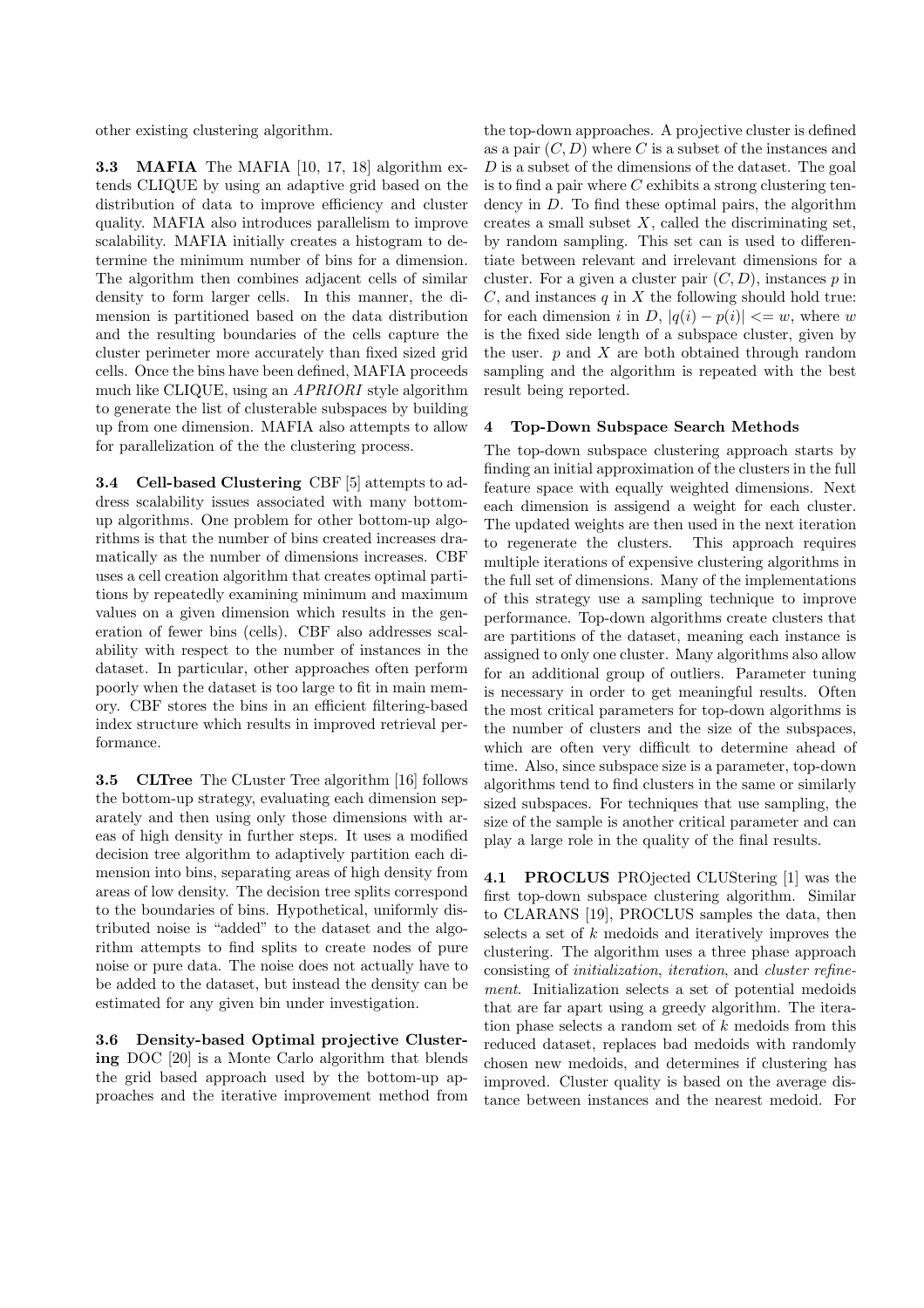each medoid, a set of dimensions is chosen whose average distances are small compared to statistical expectation. Once the subspaces have been selected for each medoid, average Manhattan segmental distance is used to assign points to medoids, forming clusters. The refinement phase computes a new list of relevant dimensions for each medoid based on the clusters formed and reassigns points to medoids, removing outliers.

The distance based approach of PROCLUS is biased toward clusters that are hyper-spherical in shape. Also, while clusters may be found in different subspaces, the subspaces must be of similar sizes since the the user must input the average number of dimensions for the clusters. Clusters are represented as sets of instances with associated medoids and subspaces and form non-overlapping partitions of the dataset with possible outliers. PROCLUS is actually somewhat faster than CLIQUE due to the sampling of large datasets. However, using a small number of representative points can cause PROCLUS to miss some clusters entirely.

4.2 ORCLUS Arbitrarily ORiented projected CLUSter generation [2] is an extended version of the algorithm PROCLUS [1] that looks for non-axes parallel subspaces. This algorithm arose from the observation that many datasets contain inter-attribute correlations. The algorithm can be divided into three steps: assign clusters, subspace determination, and merge. During the assign phase, the algorithm iteratively assigns data points to the nearest cluster centers. The distance between two points is defined in a subspace  $E$ , where  $E$  is a set of orthonormal vectors in some d-dimensional space. Subspace determination redefines the subspace  $E$  associated with each cluster by calculating the covariance matrix for a cluster and selecting the orthonormal eigenvectors with the least spread (smallest eigenvalues). Clusters that are near each other and have similar directions of least spread are merged during the merge phase. The number of clusters and the size of the subspace dimensionality must be specified. The authors provide a general scheme for selecting a suitable value. A statistical measure called the *cluster sparsity coefficient*, is provided which can be inspected after clustering to evaluate the choice of subspace dimensionality.

4.3 FINDIT Fast and INtelligent subspace clustering algorithm using DImension VoTing (FINDIT) [23] uses a unique distance measure called the Dimension Oriented Distance (DOD). DOD tallies the number of dimensions on which two instances are within a threshold distance,  $\epsilon$ , of each other. The concept is based on the assumption that in higher dimensions it is more meaningful for two instances to be close in several dimensions rather than in a few [23]. The algorithm typically consists of three phases, namely sampling phase, cluster forming phase, and data assignment phase. The algorithms starts by selecting two small sets generated through random sampling of the data. The sets are used to determine initial representative medoids of the clusters. In the cluster forming phase the correlated dimensions are found using the DOD measure for each medoid. FINDIT then increments the value of  $\epsilon$  and repeats this step until the cluster quality stabilizes. In the final phase all of the instances are assigned to medoids based on the subspaces found. FINDIT employs sampling techniques like the other top-down algorithms. Sampling helps to improve performance, especially with very large datasets. The results of empirical experiments using FINDIT and MAFIA are shown in §5.

**4.4**  $\delta$ -Clusters The  $\delta$ -Clusters algorithm [24] uses a distance measure that attempts to capture the coherence exhibited by subset of instances on subset of attributes. Coherent instances may not be close, but instead both follow a similar trend, offset from each other. One coherent instance can be derived from another by shifting by an offset. *PearsonR* correlation [21] is used to measure coherence among instances. The algorithm starts with initial seeds and iteratively improves the overall quality of the clustering by randomly swapping attributes and data points to improve individual clusters. Residue measures the decrease in coherence that a particular entry (attribute or instance) brings to the cluster. The iterative process terminates when individual improvement levels off in each cluster.

4.5 COSA Clustering On Subsets of Attributes (COSA) [7] assigns weights to each dimension for each instance, not each cluster. Starting with equally weighted dimensions, the algorithm examines the  $k$ nearest neighbors of each instance. These neighborhoods are used to calculate the respective dimension weights for each instance. Higher weights are assigned to those dimensions that have a smaller dispersion within the KNN group. These weights are used to calculate dimension weights for pairs of instances which are used to update the distances used in the KNN calculation. The process is repeated using the new distances until the weights stabilize. The neighborhoods for each instance become increasingly enriched with instances belonging to its own cluster. The dimension weights are refined as the dimensions relevant to a cluster receive larger weights. The output is a distance matrix based on weighted inverse exponential distance and is suitable as input to any distance-based clustering method. Af-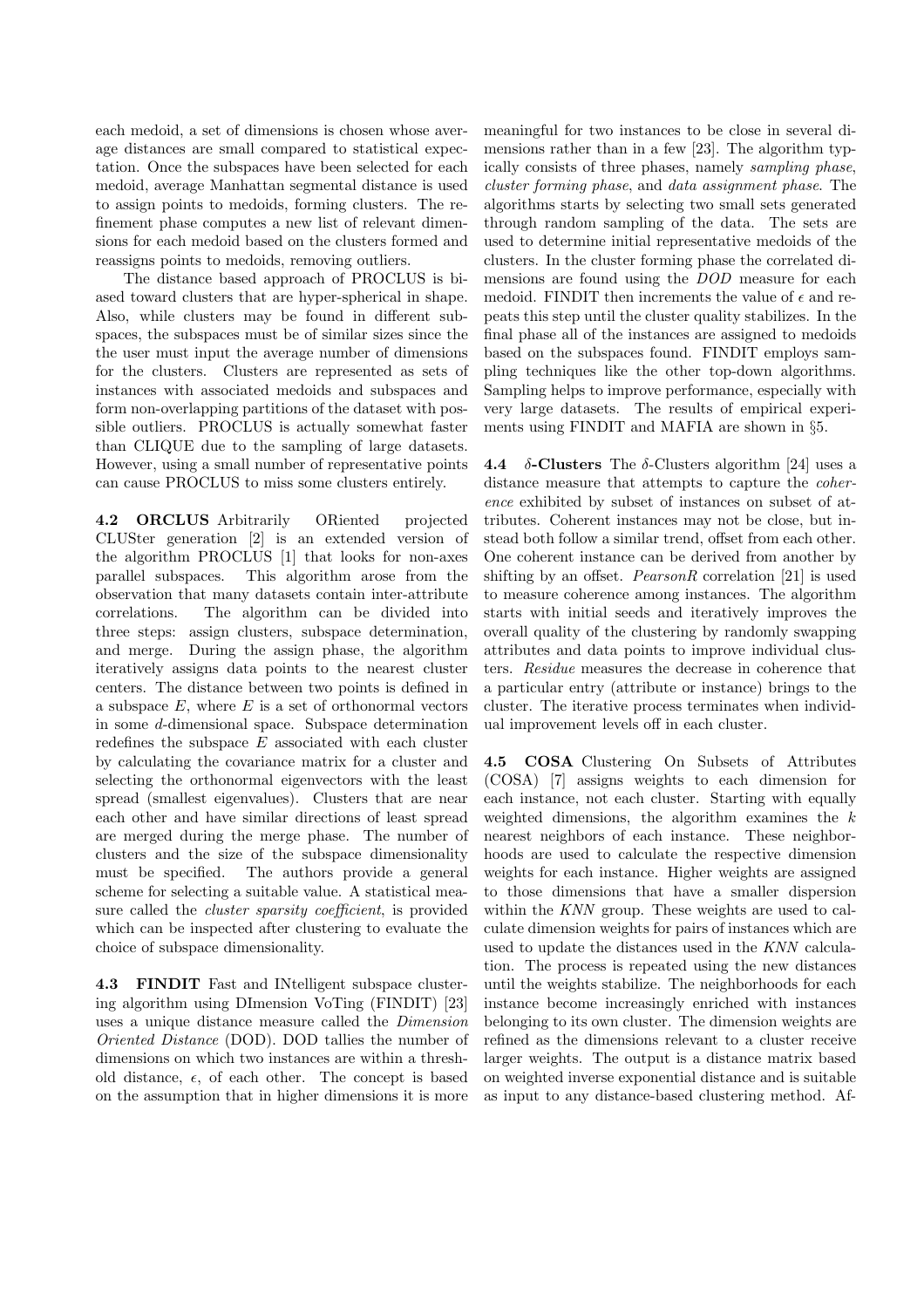

Figure 4: Running time vs. instances

ter clustering, the weights for each dimension of cluster members are compared and an overall importance value for each dimension is calculated for each cluster.

## 5 Empirical Evaluation

In this section we measure the performance of representative top-down and bottom-up algorithms. We chose MAFIA [10], an advanced version of the bottom-up subspace clustering method, and FINDIT [23], an adaptation of the top-down strategy. In datasets with very high dimensionality, we expect the bottom-up approaches to perform well as they only have to search in the lower dimensionality of the hidden clusters. However, the sampling schemes of top-down approaches should scale well to large datasets. To measure the scalability of the algorithms, we measure the running time of both algorithms and vary the number of instance or the number of dimensions. We also examine how well each of the algorithms were able to determine the correct subspaces for each cluster. The implementation of each algorithm was provided by the respective authors.

5.1 Data To facilitate the comparison of the two algorithms we chose to use synthetic datasets that allow us to control the characteristics of the data. Synthetic data also allows us to easily measure the accuracy of the clustering by comparing the output of the algorithms to the known input clusters. The datasets were generated using specialized dataset generators that provided control over the number of instances, the dimensionality of the data, and the dimensions for each of the input clusters. They also output the data in the formats required by the algorithm implementations and provided the necessary meta-information to measure cluster accuracy. The data values lie in the range of 0 to 100. Clusters were generated by restricting the value of relevant dimensions for each instance in a cluster. Values for irrelevant dimensions were chosen randomly to form a uniform distribution over the entire data range.

5.2 Scalability We measured the scalability of the two algorithms in terms of the number of instances and the number of dimensions in the dataset. In the first set of tests, we fixed the number of dimensions at twenty. On average the datasets contained five hidden clusters, each in a different five dimensional subspace. The number of instances was increased first from from 100,000 to 500,000 and then from 1 million to 5 million. Both algorithms scaled linearly with the number of instances, as shown by Figure 4. MAFIA clearly out performs FINDIT through most of the cases. The superior performance of MAFIA can be attributed to the bottom-up approach which does not require as many passes through the dataset. Also, when the clusters are embedded in few dimensions, the bottom-up algorithms have the advantage that they only consider the small set of relevant dimensions during most of their search. If the clusters exist in high numbers of dimensions, then performance will degrade as the number of candidate subspaces grows exponentially with the number of dimensions in the subspace [1].

In Figure 4(b) we can see that FINDIT actually outperforms MAFIA when the number of instances approaches four million. This could be attributed to the use of random sampling, which eventually gives FINDIT a performance edge in huge datasets. MAFIA on the other hand, must scan the entire dataset each time it makes a pass to find dense units on a given number of dimensions. We can see in §5.3 that sampling can cause FINDIT to miss clusters or dimensions entirely.

In the second set of tests we fixed the number of instances at 100,000 and increased the number of di-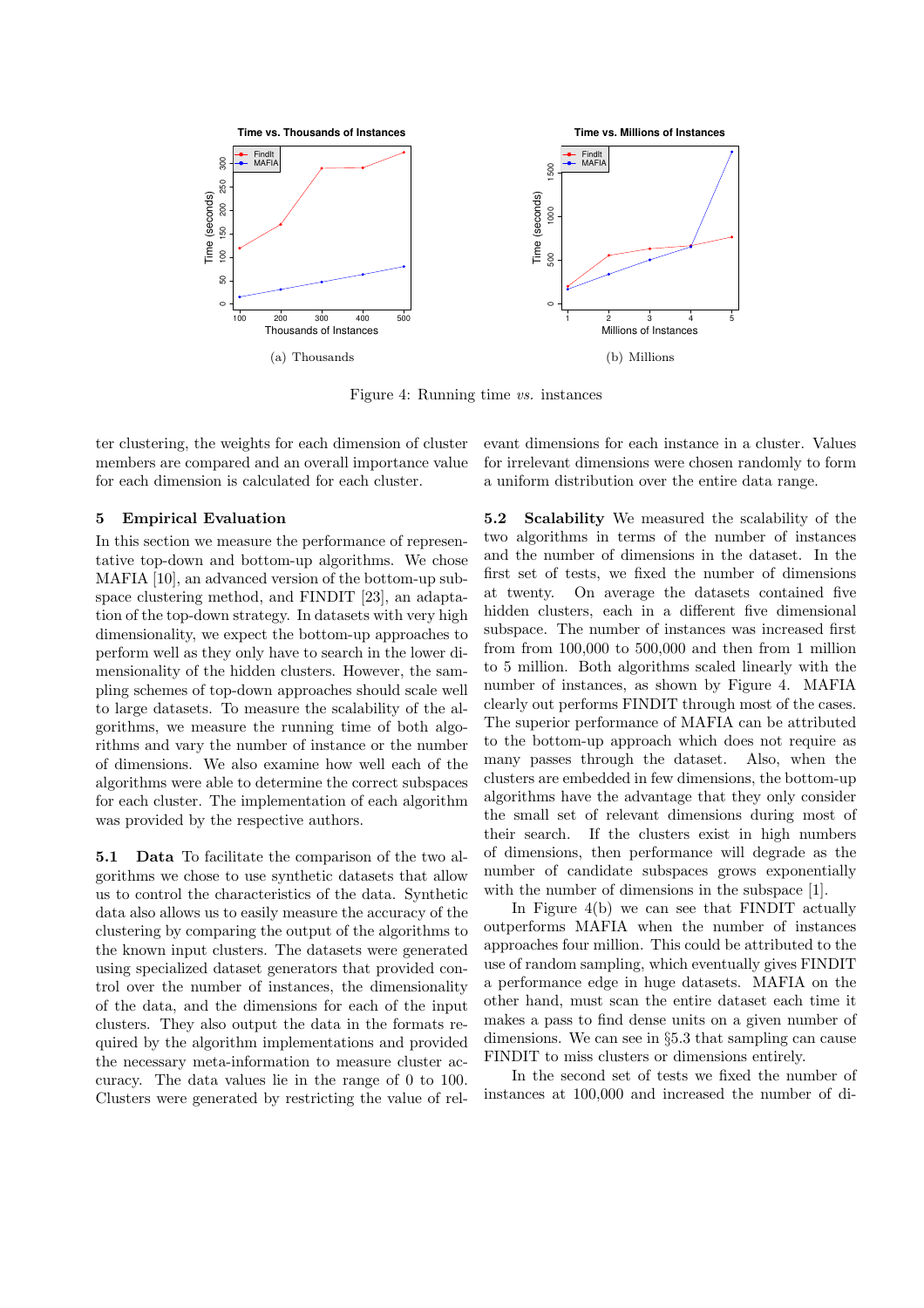

Figure 5: Running time vs. number of dimensions

mensions of the dataset. Figure 5 is a plot of the running times as the number of dimensions in the dataset is increased from 10 to 100. The datasets contained, on average, five clusters each in five dimensions. Here, the bottom-up approach is clearly superior as can be seen in Figure 5. The running time for MAFIA increased linearly with the number of dimensions in the dataset. The running time for the top-down method, FINDIT, increases rapidly as the the number of dimensions increase. Sampling does not help FINDIT in this case. As the number of dimensions increase, FINDIT must weight each dimension for each cluster in order to select the most relevant ones. The bottom-up algorithms like MAFIA, however, are not adversely affected by the additional, irrelevant dimensions. This is because those algorithms project the data into small subspaces first adding only the interesting dimensions to the search.

5.3 Subspace Detection and Cluster Accuracy In addition to comparing scalability, we also compared how accurately each algorithm was able to determine the clusters and corresponding subspaces in the dataset. The results are presented in the form of a confusion matrix that lists the relevant dimensions of the input clusters as well as those output by the algorithm. Table 1 and Table 2 show the best case input and output clusters for MAFIA and FINDIT on a dataset of 100,000 instances in 20 dimensions. The bottom-up algorithm, MAFIA, discovered all of the clusters but left out one significant dimension in four out of the five clusters. Missing one dimension in a cluster can be caused by the premature pruning of a dimension based on a coverage threshold, which can be difficult to determine. This could also occur because the density threshold may not be appropriate across all the dimensions in the dataset. The results were very similar in tests where the number of instances was increased up to 4 million. The only difference was that some clusters were reported as two separate clusters, instead of properly merged. This fracturing of clusters in an artifact of the grid-based approach used by many bottom-up algorithms that requires them to merge dense units to form the output clusters. The top-down approach used by FINDIT was better able to identify the significant dimensions for clusters it uncovered. As the number of instances was increased, FINDIT occasionally missed an entire cluster. As the dataset grew, the clusters were more difficult to find among the noise and the sampling employed by many top-down algorithms cause them to miss clusters.

Tables 3 and 4 show the results from MAFIA and FINDIT when the number of dimensions in the dataset is increased to 100. MAFIA was able to detect all of the clusters. Again, it was missing one dimension for four of the five clusters. Also higher dimensionality caused the same problem that we noticed with higher numbers of instances, MAFIA mistakenly split one cluster into multiple separate clusters. FINDIT did not fare so well and we can see that FINDIT missed an entire cluster and was unable to find all of the relevant dimensions for the clusters it did find. The top-down approach means that FINDIT must evaluate all of the dimensions, and as a greater percentage of them are irrelevant, the relevant ones are more difficult to uncover. Sampling can add to this problem, as some clusters may only be weakly represented.

### 6 Conclusions

High dimensional data is becoming increasingly common in many fields. As the number of dimensions increase, many clustering techniques begin to suffer from the curse of dimensionality, degrading the quality of the results. In high dimensions, data becomes very sparse and distance measures become increasingly meaningless. This problem has been studied extensively and there are various solutions, each appropriate for different types of high dimensional data and data mining procedures.

Subspace clustering attempts to integrate feature evaluation and clustering in order to find clusters in different subspaces. Top-down algorithms simulate this integration by using multiple iterations of evaluation, selection, and clustering. This relatively slow approach combined with the fact that many are forced to use sampling techniques makes top-down algorithms more suitable for datasets with large clusters in relatively large subspaces. The clusters uncovered by top-down methods are often hyper-spherical in nature due to the use of cluster centers to represent groups of similar instances. The clusters form non-overlapping partitions of the dataset. Some algorithms allow for an additional group of outliers that contains instances not related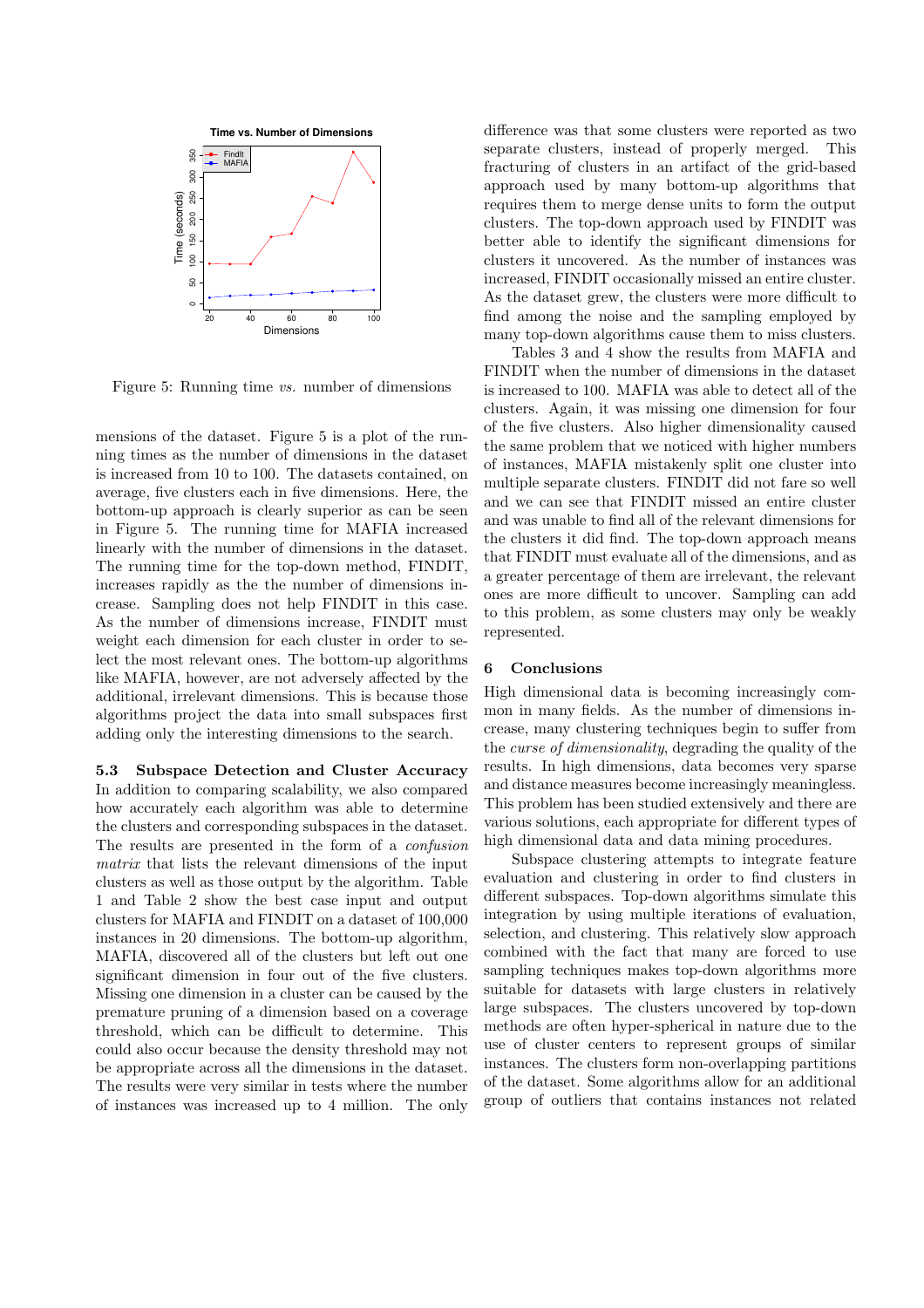| Cluster |                |                                                              |                |                     |                     |
|---------|----------------|--------------------------------------------------------------|----------------|---------------------|---------------------|
| Input   |                | $(4, 6, 12, 14, 17)$ $(1, 8, 9, 15, 18)$ $(1, 7, 9, 18, 20)$ |                | (1, 12, 15, 18, 19) | (5, 14, 16, 18, 19) |
| Output  | (4, 6, 14, 17) | (1, 8, 9, 15, 18)                                            | (7, 9, 18, 20) | (12, 15, 18, 19)    | (5, 14, 18, 19)     |

Table 1: MAFIA misses one dimension in 4 out 5 clusters with  $N = 100,000$  and  $D = 20$ .

| Jluster |     |                |              |                             |    |
|---------|-----|----------------|--------------|-----------------------------|----|
| Input   | 16) | 14, 16)<br>(9, | (8, 9, 16,   | 16)<br>(0, 7, 8, 10, 14,    | 16 |
| Output  | 16) | 14, 16)<br>(9, | (8, 9, 16, ) | (0, 7, 8, 10, 14, 1)<br>16) | 16 |

Table 2: FINDIT uncovers all of the clusters in the appropriate dimensions with  $N = 100,000$  and  $D = 20$ .

to any cluster or each other (other than the fact they are all outliers). Also, many require that the number of clusters and the size of the subspaces be input as parameters. The user must use their domain knowledge to help select and tune these settings.

Bottom-up algorithms perform the clustering and the subspace selection simultaneously, but in small subspaces, adding one dimension at a time. This allows these algorithms to scale much more easily with both the number of instances in the dataset as well as the number of attributes. However, performance drops quickly with the size of the subspaces in which the clusters are found. The main parameter required by these algorithms is the density threshold. This can be difficult to set, especially across all dimensions of the dataset. Fortunately, even if some dimensions are mistakenly ignored due to improper thresholds, the algorithms may still find the clusters in a smaller subspace. Adaptive grid approaches help to alleviate this problem by allowing the number of bins in a dimension to change based on the characteristics of the data in that dimension. Often, bottom-up algorithms are able to find clusters of various shapes and sizes since the clusters are formed from various cells in a grid. This also means that the clusters can overlap each other with one instance having the potential to be in more than one cluster. It is also possible for an instances to be considered an outlier and not belong any cluster.

Clustering is a powerful data exploration tool capable of uncovering previously unknown patterns in data. Often, users have little knowledge of the data prior to clustering analysis and are seeking to find some interesting relationships to explore further. Unfortunately, all clustering algorithms require that the user set some parameters and make some assumptions about the clusters to be discovered. Subspace clustering algorithms allow users to break the assumption that all of the clusters in a dataset are found in the same set of dimensions.

There are many potential applications with high dimensional data where subspace clustering approaches could help to uncover patterns missed by current clustering approaches. Applications in bioinformatics and text mining are particularly relevant and present unique challenges to subspace clustering. As with any clustering techniques, finding meaningful and useful results depends on the selection of the appropriate technique and proper tuning of the algorithm via the input parameters. In order to do this, one must understand the dataset in a domain specific context in order to be able to best evaluate the results from various approaches. One must also understand the various strengths, weaknesses, and biases of the potential clustering algorithms.

## References

- [1] Charu C. Aggarwal, Joel L. Wolf, Phillip S. Yu, Cecilia Procopiuc, and Jong Soo Park. Fast algorithms for projected clustering. In Proceedings of the 1999 ACM SIGMOD international conference on Management of data, pages 61–72. ACM Press, 1999.
- [2] Charu C. Aggarwal and Phillip S. Yu. Finding generalized projected clusters in high dimensional spaces. In Proceedings of the 2000 ACM SIGMOD international conference on Management of data, pages 70–81. ACM Press, 2000.
- [3] Rakesh Agrawal, Johannes Gehrke, Dimitrios Gunopulos, and Prabhakar Raghavan. Automatic subspace clustering of high dimensional data for data mining applications. In Proceedings of the 1998 ACM SIGMOD international conference on Management of data, pages 94–105. ACM Press, 1998.
- [4] Pavel Berkhin. Survey of clustering data mining techniques. Technical report, Accrue Software, San Jose, CA, 2002.
- [5] Jae-Woo Chang and Du-Seok Jin. A new cell-based clustering method for large, high-dimensional data in data mining applications. In Proceedings of the 2002 ACM symposium on Applied computing, pages 503– 507. ACM Press, 2002.
- [6] Chun-Hung Cheng, Ada Waichee Fu, and Yi Zhang. Entropy-based subspace clustering for mining numerical data. In Proceedings of the fifth ACM SIGKDD